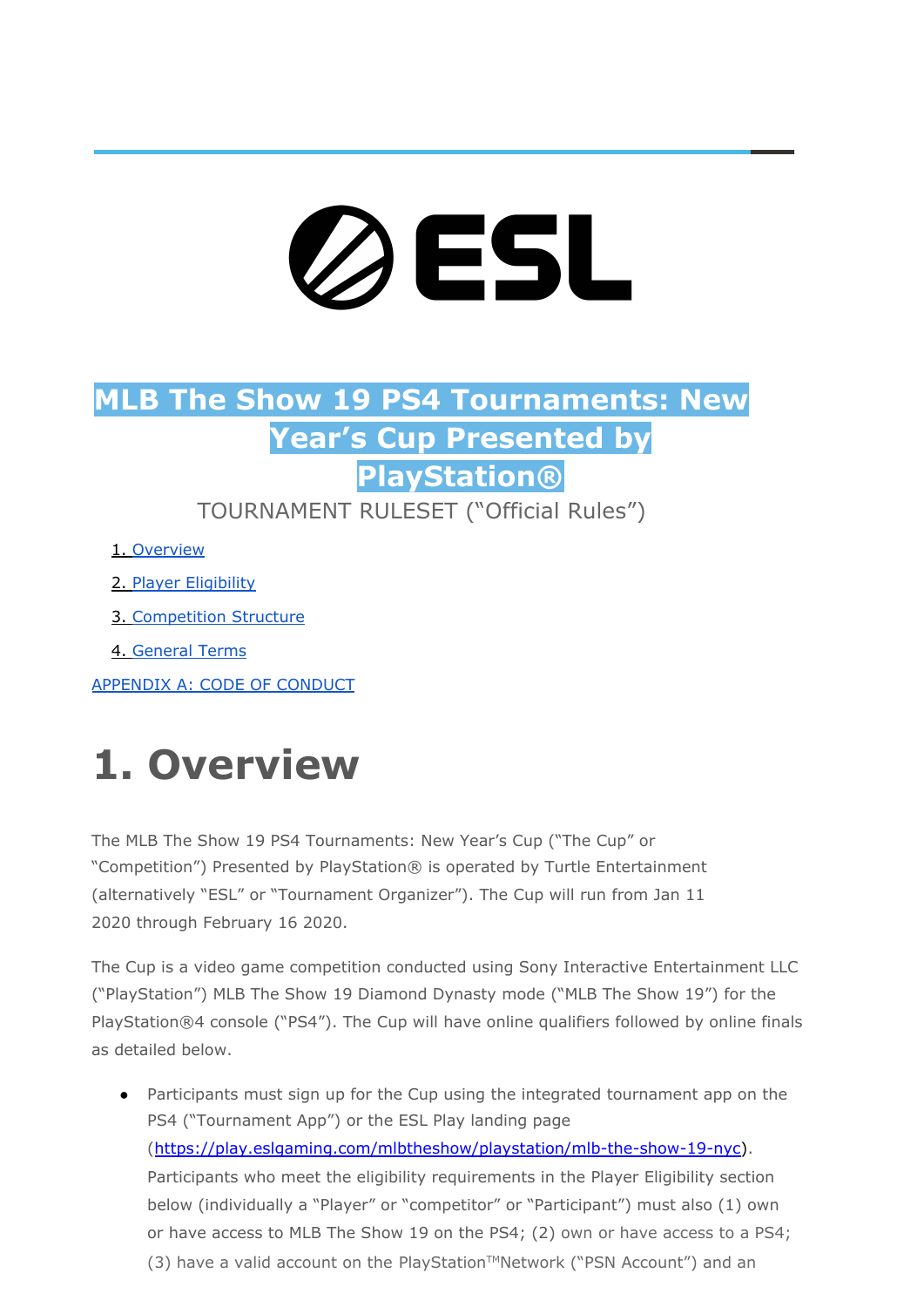associated PSN ID; (4) have a valid subscription to PlayStation™Plus; (5) be residents of the United States or Canada.

## **2. Player Eligibility**

### **2.1 Registration and acceptance of Official Rules**

Player must link their PSN Account to their ESL account on the Tournament App or sign up on the ESL Play tournament hub page. Player must read the Official Rules and relevant privacy policies, including the ESL privacy policy, and agree to these rules before entering the tournament. Once a Player has registered, they are considered for eligibility for the entire Cup tournament including the live finals.

### **2.2 Age**

Players must be at least 16 years old and age of majority in his/her jurisdiction of residence as of the date participation in the Cup.

### **2.3 Residency Requirement**

Participants have to **live in the United States or Canada** and may be required to provide proof of residency to determine their eligibility in the Cup.

### **2.4 Employees & Conflicts of Interests**

Employees of ESL, PlayStation, the MLB Entities, and each of their respective affiliates, subsidiaries, representatives, advertising, promotion and publicity agencies, and the immediate family members or persons living in the same household of such employees are not eligible to participate in the competition. The "**MLB Entities**" shall mean the Office of the Commissioner of Baseball ("**BOC**"), its Bureaus, Committees, Subcommittees and Councils, the Major League Baseball Clubs ("**Clubs**"), MLB Advanced Media, L.P. ("**MLBAM**"), Major League Baseball Properties, Inc., The MLB Network, LLC, each of their parent, subsidiary, affiliated and related entities, any entity which, now or in the future, controls, is controlled by, or is under common control with the Clubs or the BOC and the owners, general and limited partners, shareholders, directors, officers, employees and agents of the foregoing entities.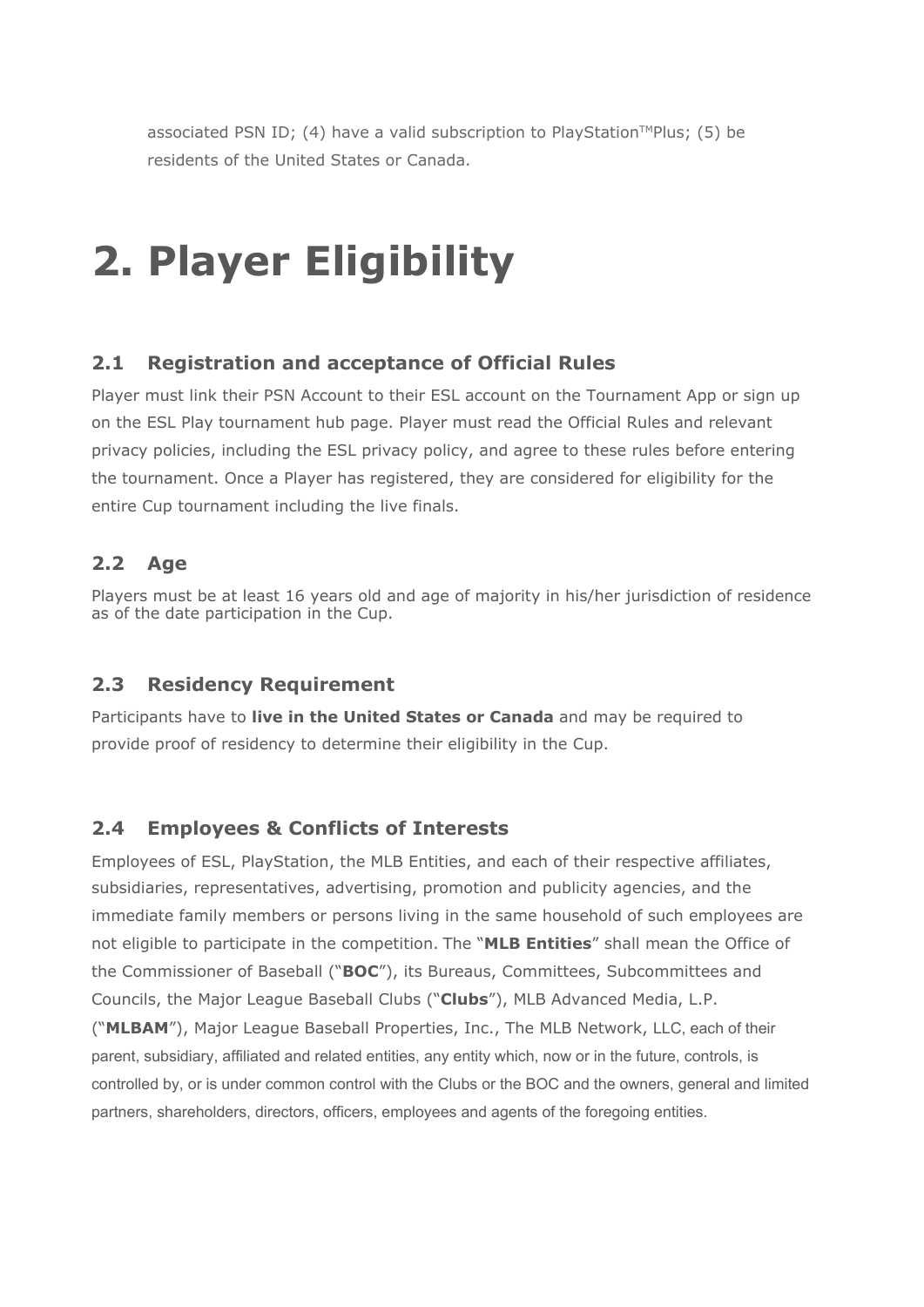# **3. Competition Structure**

### **3.1 Online Qualification and Finals Schedule**

The online qualifiers are scheduled to take place over the course of several months. The Tournament Organizer reserves the right to amend these dates in its sole discretion.

| <b>Qualifier type</b> | <b>Date</b>       |
|-----------------------|-------------------|
| Qualifier 1           | January 11 (Sat)  |
| Qualifier 2           | January 12 (Sun)  |
| Qualifier 3           | January 25 (Sat)  |
| Qualifier 4           | January 26 (Sun)  |
| Qualifier 5           | February 1 (Sat)  |
| Qualifier 6           | February 2 (Sun)  |
| Qualifier 7           | February 8 (Sat)  |
| Qualifier 8           | February 9 (Sun)  |
| <b>Finals event</b>   | <b>Date</b>       |
| Final Day $1*$        | February 15 (Sat) |
| Final Day 2**         | February 16 (Sun) |

**MLB The Show 19 PS4 Tournaments: New Year's Cup Schedule**

\*Final Day 1 - Rounds of 128 - 16. \*\*Final Day 2 - Quarterfinals, Semifinals, Grand Final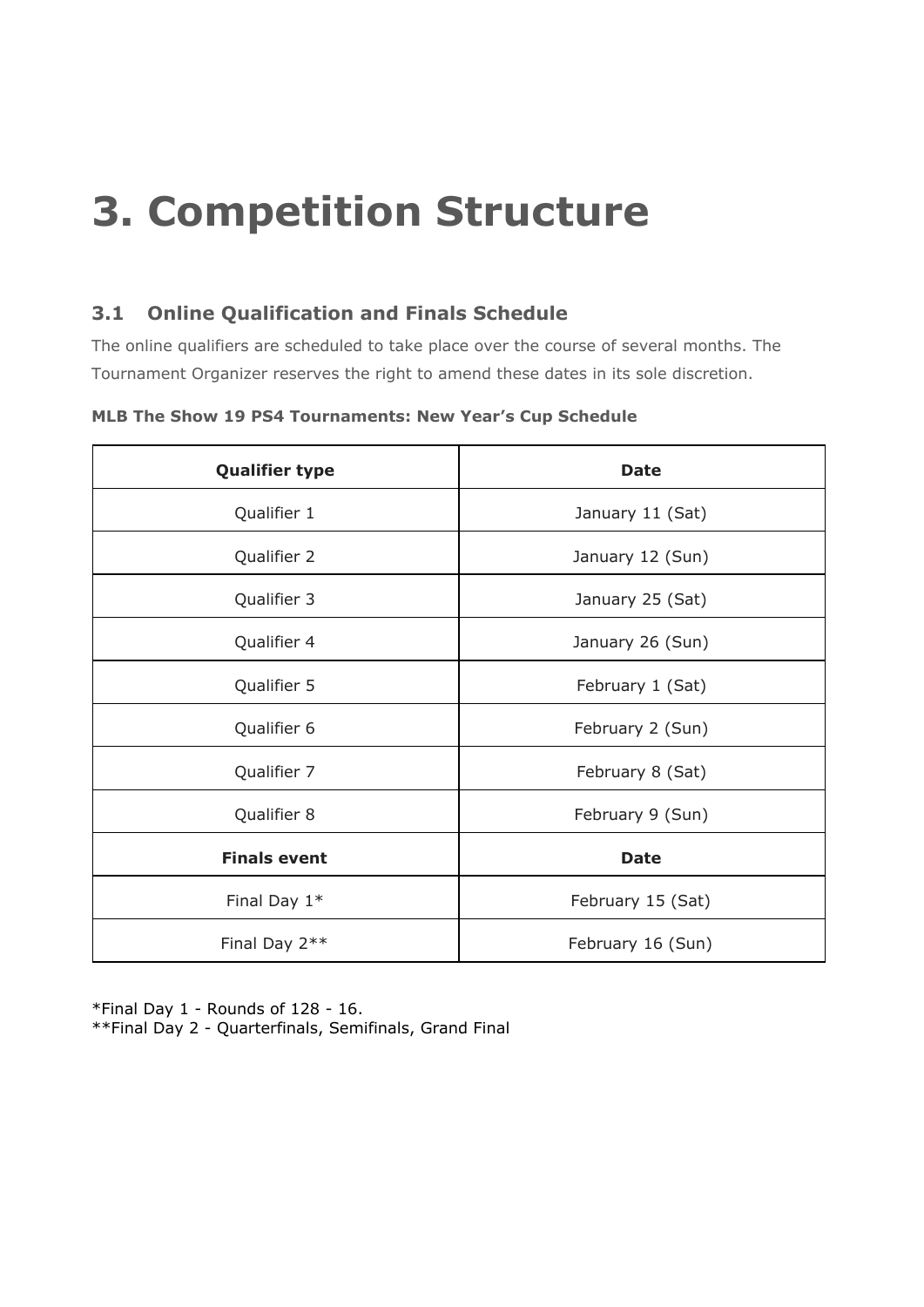### **3.2 Online Qualifiers format**

Format: Swiss - 4 rounds

Game settings

- Mode: Diamond Dynasty
- Game Mode: Stats Tracked
- Innings: 3
- Hitting Difficult: Hall of Fame
- Pitching Difficult: Difficult
- Guess Pitch: OFF
- Quick Counts: OFF
- Strike Zone: ON
- Hot Zone: OFF
- Balks: OFF
- Wind: OFF
- Umpire Accuracy: Perfect
- Umpire close plays: ON
- Ejections: OFF
- Injuries: OFF
- Presentation mode: Fast play

### Points ranking

- 20 Points for a "Win" (Max 80 points per qualifier and 640 for all cups)
- 5 Points for a "Loss" (Max 20 points per qualifier)

### Qualification

● Players may qualify for the Cup final in one of two ways: (1) placing within the top 8 scores in any given weekly qualifier (excluding any participant who qualified in a previous weekly qualifier), or (2) placing within the top 64 scores across all weekly qualifiers (excluding any participant who qualified per sub-section (1)). Thus 128 total players will qualify for the Cup's finals.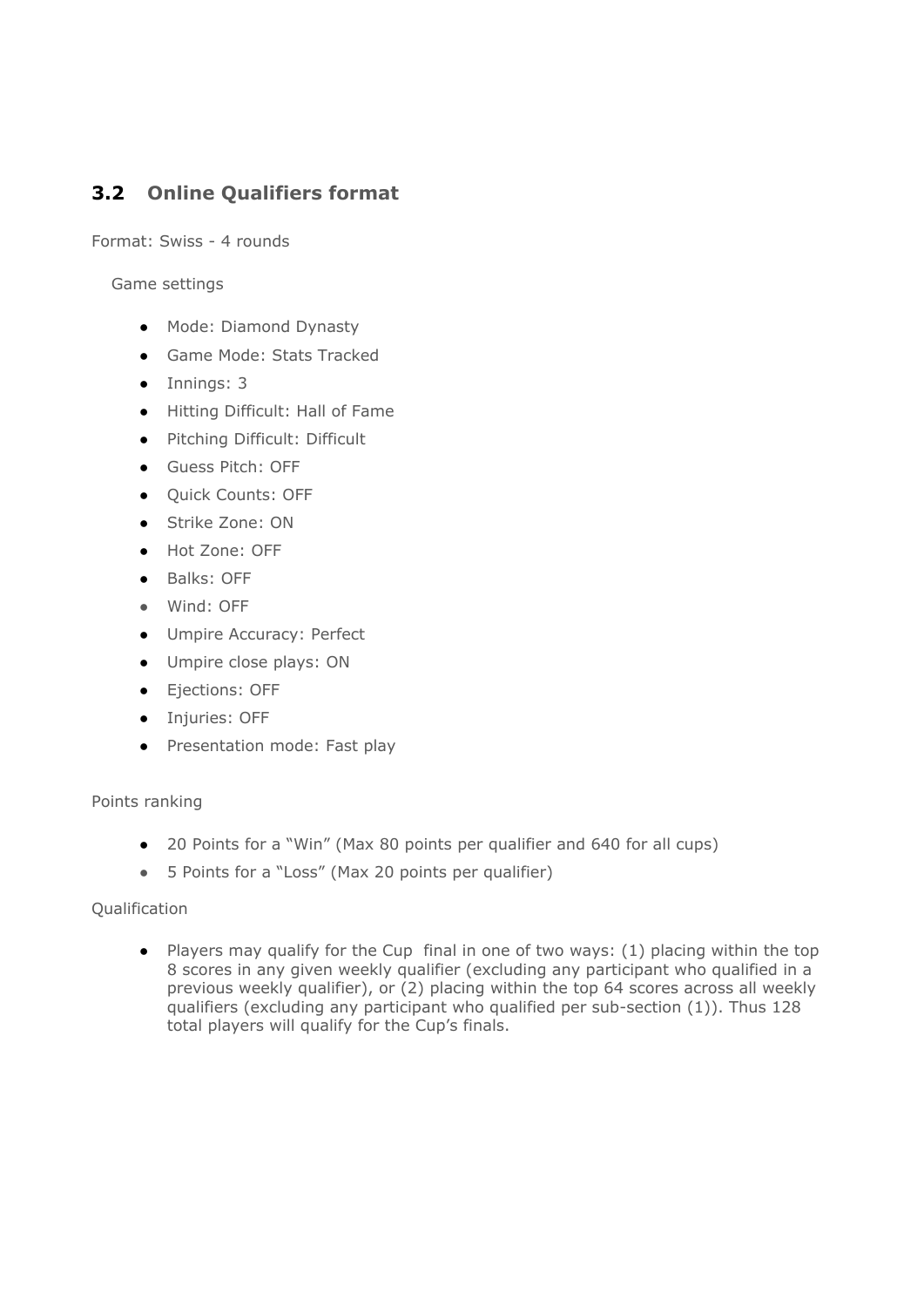$\bullet$  Tiebreakers  $(1)$ 

### To avoid and resolve ties between players in weekly qualifiers, it is mandatory to upload an end-game screenshot directly after every game.

Tiebreaker scoring points:

- Wins: +10 points
- Runs: +1 point (each)
- Opposing Runs: -1 point (each)
- Opponent forfeit: +5 points (-10 for forfeiter)
- Highest possible point total from a game: +20 points
- Highest possible point total from a qualifier: +80 points
- $\bullet$  Tiebreaks (2)

To avoid and resolve ties between players in the overall ranking, the following points will be taken into account:

- Most wins
- Best win percentage
- Most total runs scored

### **Game setup instructions**

Each game will be played using the Diamond Dynasty mode of MLB The Show 19.

### **Team Selection**

The participants are required to play with their Diamond Dynasty team.

### **Create a Player**

Created players are not allowed.

### **Home Field** (who bats at the bottom of an inning)

Player on the left in the PS4 match event name will gets home field.

### **Limits**

The following overall player attribute limits apply:

### **Position Players:**

- 3 x 95+ diamond players
- $\bullet$  3 x 85 94 diamond players
- The rest 84 or below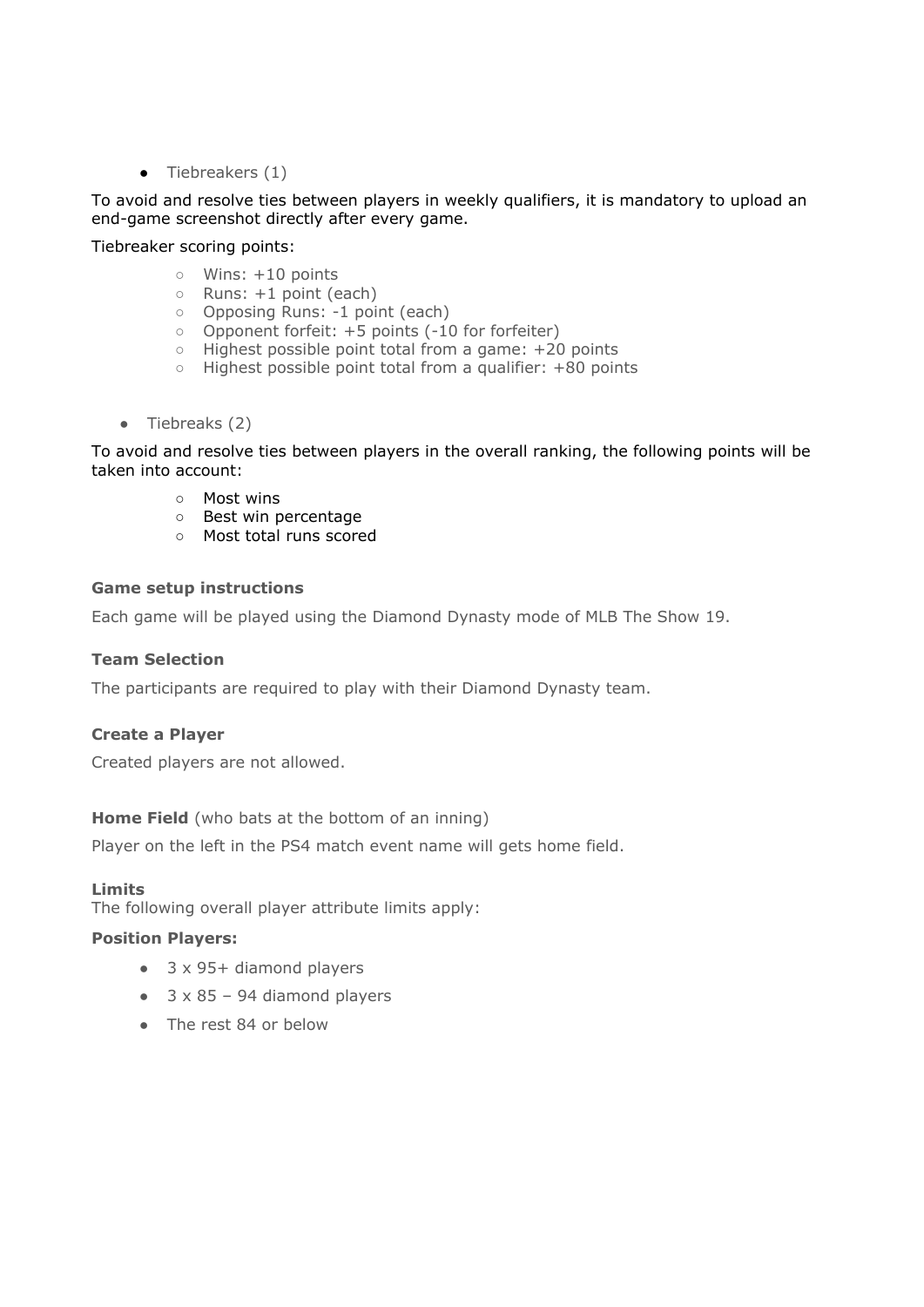### Created players are not allowed

### **Starting Pitchers Limit:**

- 2 x 95+ diamond starters
- $\bullet$  1 x 85 94 diamond starter
- The remaining 2, 84 or below

Created players are not allowed

### **Bullpen Limit:**

- 2 x 95+ diamond bullpen pitchers
- $\bullet$  2 x 85 94 diamond bullpen pitchers
- $\bullet$  3 x 84 or below bullpen pitchers

Created players are not allowed Each player is required to submit a screenshot of their team and their bullpen/rotation from the Roster Management screen in Diamond Dynasty

### **Cup Finals Format**

### Mode: **Diamond Dynasty**

Format: Single Elimination, Best of 3 ("Bo3") - **128 Person bracket**

Difficulties: **Hall of Fame** (Pitching + Hitting) **Innings**

- **●** Rounds 128-16 **3 innings**
- **●** Quarterfinals, Semifinals, Grand Final **9 innings**

### **Lobby**

Follow these steps to start your match:

- **Add opponent** to friends list
- **●** Go to the **Play tab**
- **●** Select **Diamond Dynasty**
- **●** Go to **Extended Play**
- **●** Choose **Play with Friends**
- **Invite** your opponent
- **Start** the match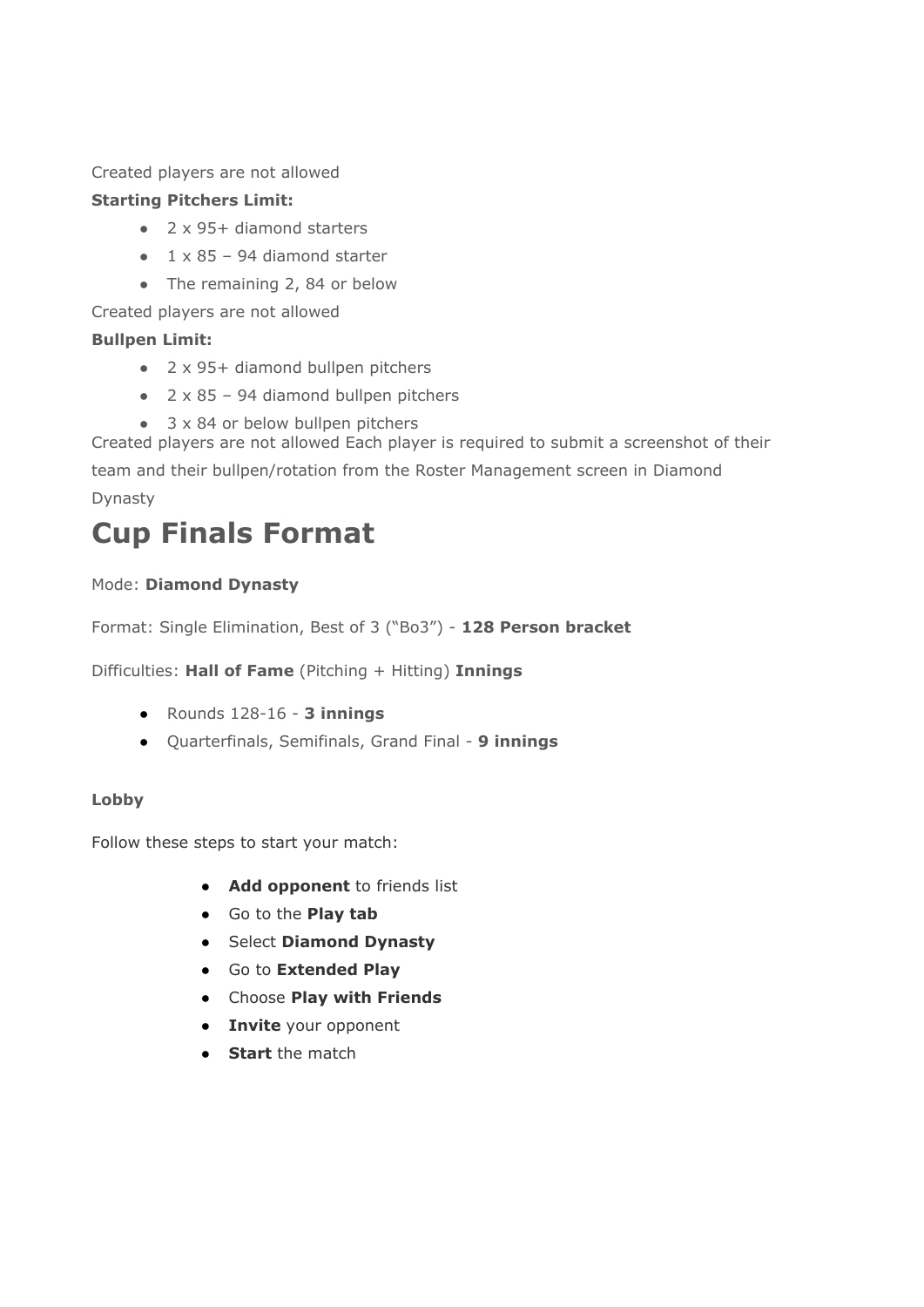### **No show**

Each player has **10 minutes** to show up to a match. (Time from Point 1. +15 minutes). Not showing up within 10 minutes results in a default loss. The player that is waiting must open a ticket (by clicking on the support tab on play.eslgaming.com cup page) in order to get a default win or raise this on the discord chat with an admin.

### **Starting Pitcher**

During the final players can't choose starting pitcher, system will randomized pitcher selection.

### **Seeding**

Seeding for the finals will be based on a global ranking of all qualifications.

### **Results**

Both players are responsible to enter correct results in either of the following specified ways:

- 1. On the ESL website
- 2. Through the Tournament App on PS4

Both players are required to take a screenshot at the end of the match, where the result and both player names are displayed. Players need to upload it after the match to the ESL website or the Tournament App on PS4. If you have a conflict in the match, please open a match protest on ESL Play, so the staff team can check the case and make a decision. The decision can also mean that both players are disqualified, if there is not enough proof for either player to be the clear winner. Players who falsely report a match outcome will receive one warning. A second incidence of false reporting will result in an overall standings reduction of the equivalent of four wins in qualification play, and disqualification from the ongoing tournament (qualifier or final). A third incident will result in disqualification from the whole Competition.

### **Match Media**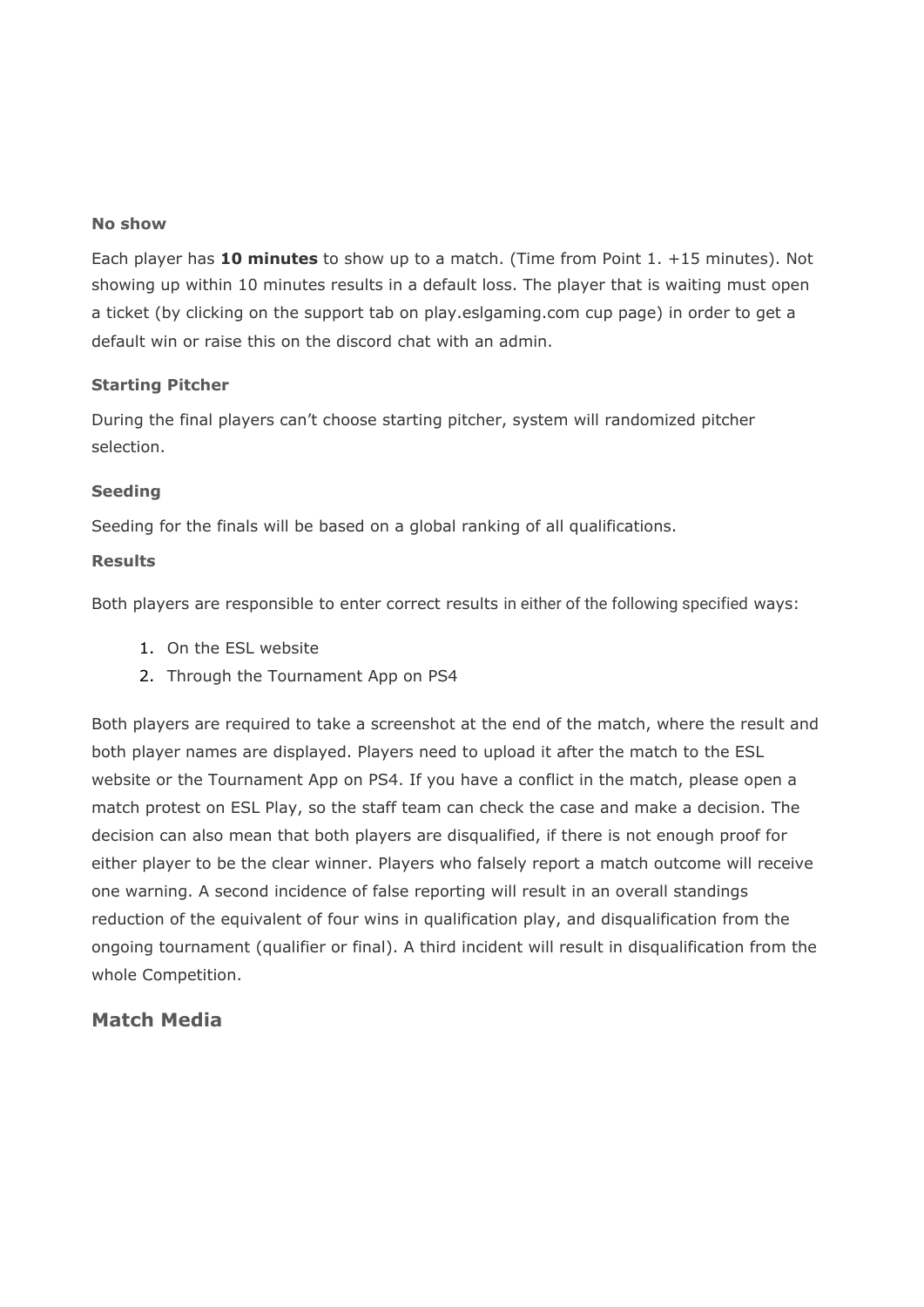All match media (screenshots and videos) must be kept for at least 15 days. In general, you should upload the match media from a match as soon as possible. Faking or manipulating match media is of course forbidden and will result in severe penalties.

### **Screenshots**

Both participants are responsible that screenshots of the match result are uploaded at the end of the match. The screenshots must contain the nickname of both participants and the match result. Also, we recommend that players take screenshots of disputable situations (such as Disconnects, Game Settings problems, etc.). These screenshots can and will be used as evidence in case of a dispute.

During the Cup finals, participants need to submit a screenshot of starting pitching rotation. Participants cannot change/remove/or swap out any pitcher in the 3 starting rotation slots once the Cup finals begin. Failing to stick to the submitted starting pitcher will lead to a default loss of the affected game.

### **Match Rules**

### **Connection Issues**

If you experience connection issues in your match, please record this, leave your match and open a protest with your evidence.

### **Disqualification**

Any Player may be disqualified immediately from the Cup, at the discretion of ESL or its designees, for any reason, including those listed below, and any failure to comply with any of ESL's user agreement (including the ESL User Agreement, Privacy & Cookie Policy, or Code of Conduct) or any user agreements, privacy policy, or other policies relating to a Player's account(s) in connection with Cup:

using any cheats, hacks or other third party "helper" applications in playing games; intentionally disconnecting from the Internet during any game;

colluding with other players in playing games;

taking advantage of known exploits in the game (it is the responsibility of players to understand and avoid all current illegal exploits.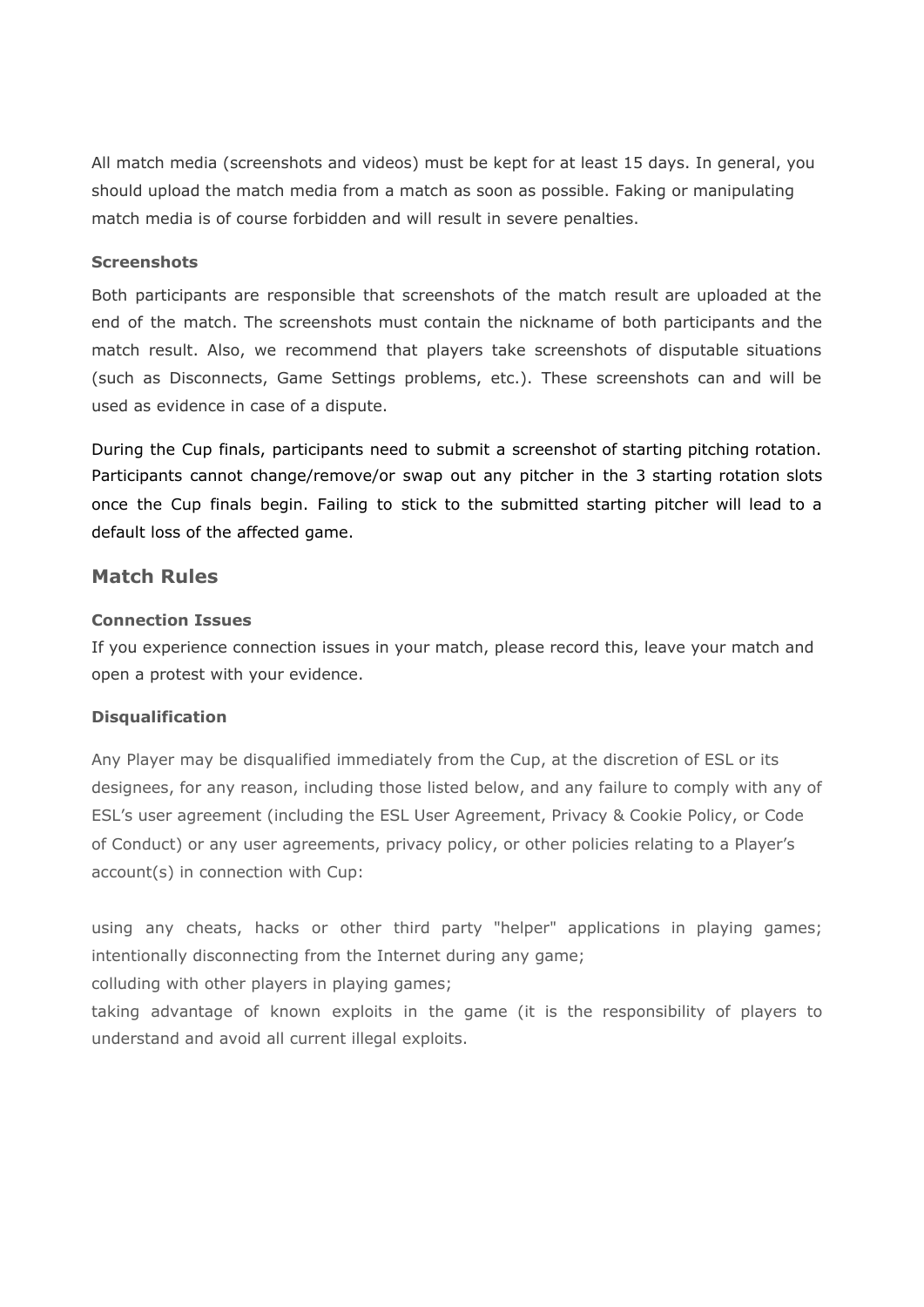Abusive or disorderly behavior, including any use of harassing, negative, or profane language online, will not be tolerated and will also constitute grounds for immediate disqualification.

### **3.3 Prizing**

**The winners of the weekly Qualifiers will be rewarded with in-game prizes.**

**Winners will be contacted by ESL within 48 hours of winning a prize.**

**All prizing will be delivered to competitors within 60 days of the close of any segment of competition in which prizes were won.**

| <b>Place</b>   | <b>Prize</b>    |
|----------------|-----------------|
| $\mathbf 1$    | 1,050,000 stubs |
| $\overline{2}$ | 600,000 stubs   |
| $3 - 4$        | 150,000 stubs   |
| $5 - 8$        | 67,500 stubs    |
| $9 - 16$       | 24,000 stubs    |
| $17 - 32$      | 11,000 stubs    |
| $33 - 64$      | 5,000 stubs     |

**The final winners will be rewarded as outlined below:**

| Place   | Prize in \$ |
|---------|-------------|
|         | 4,000       |
| 2       | 2,000       |
| $3 - 4$ | 1,000       |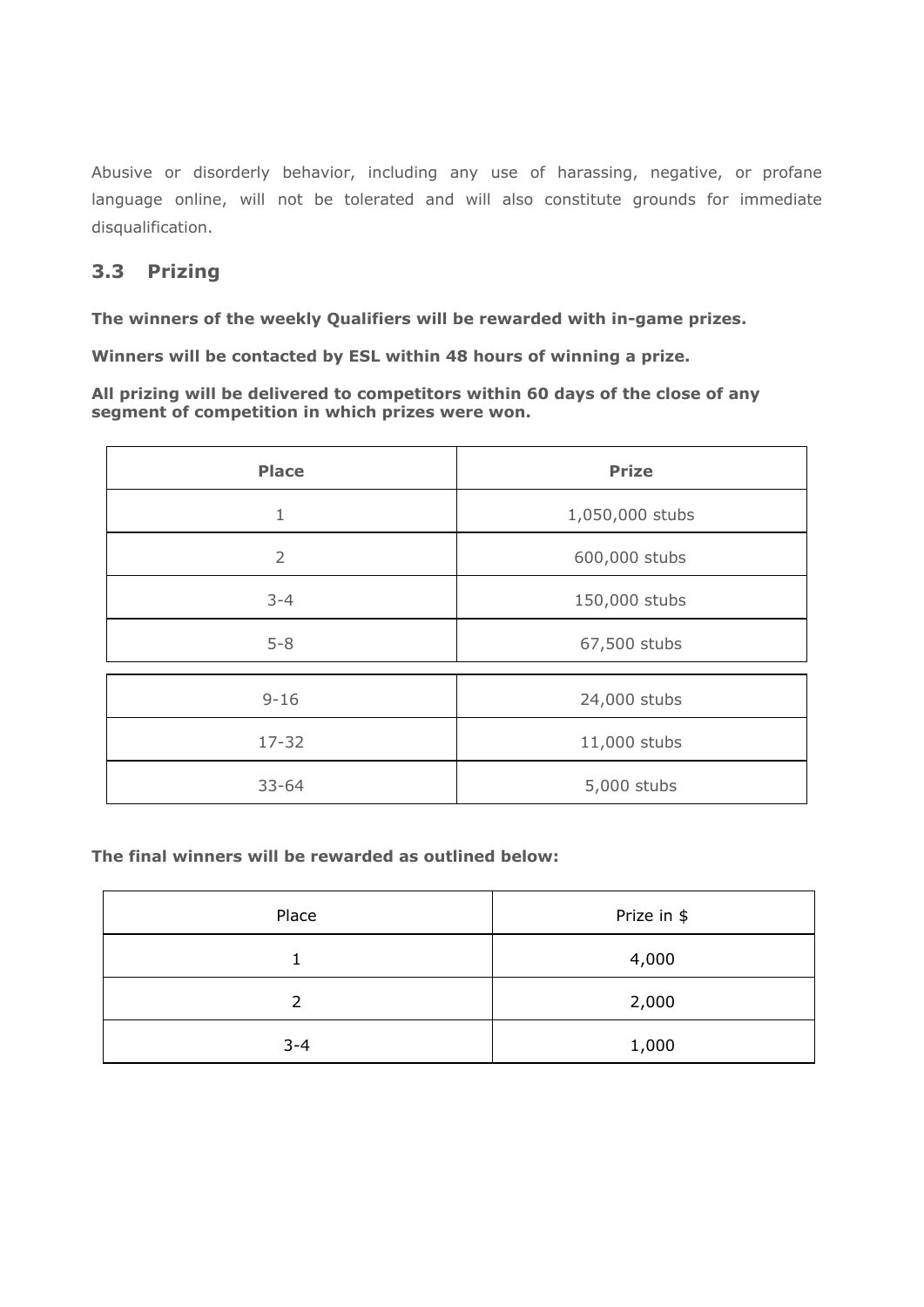### **4. General Terms**

Participants' personal information will be subject to ESL's Privacy and Cookie Policy, available at <https://www.eslgaming.com/privacypolicy> for the purposes listed therein. Furthermore, Participants' personal information will be processed for the purpose of organizing, running and monitoring the competition and prize fulfillment, including, if Participant wins a prize, publishing (i) their name on the winner(s) List and (ii) their name and country of residence online or in any other media in connection with the Competition.

Personal information will be processed in the United Kingdom or any other country in which, ESL, its subsidiaries, or third party agents operate. By entering the Competition, you consent that your personal information may be transferred to recipients in the United States and other countries that may not offer the same level of privacy protection as the laws in your country of residence or citizenship.

Participants have the right to access, withdraw, and correct their personal information. By participating in this Competition, each Participant further agrees:

(a) (To the extent permissible by law) he/she assumes sole liability for injuries, including personal injuries and/or damage to property, caused or claimed to be caused by participating in any tournament or acceptance, possession, or use of any award; and

(b) To the extent allowable under applicable law to release and hold harmless ESL, the MLB Entities and each of their agents from any and all liability or any injury, loss, damage, right, claim or action of any kind arising from or in connection with this Competitions or any Competition-related activity or the receipt, possession, use or misuse of any prize won, except for residents of the United Kingdom and France with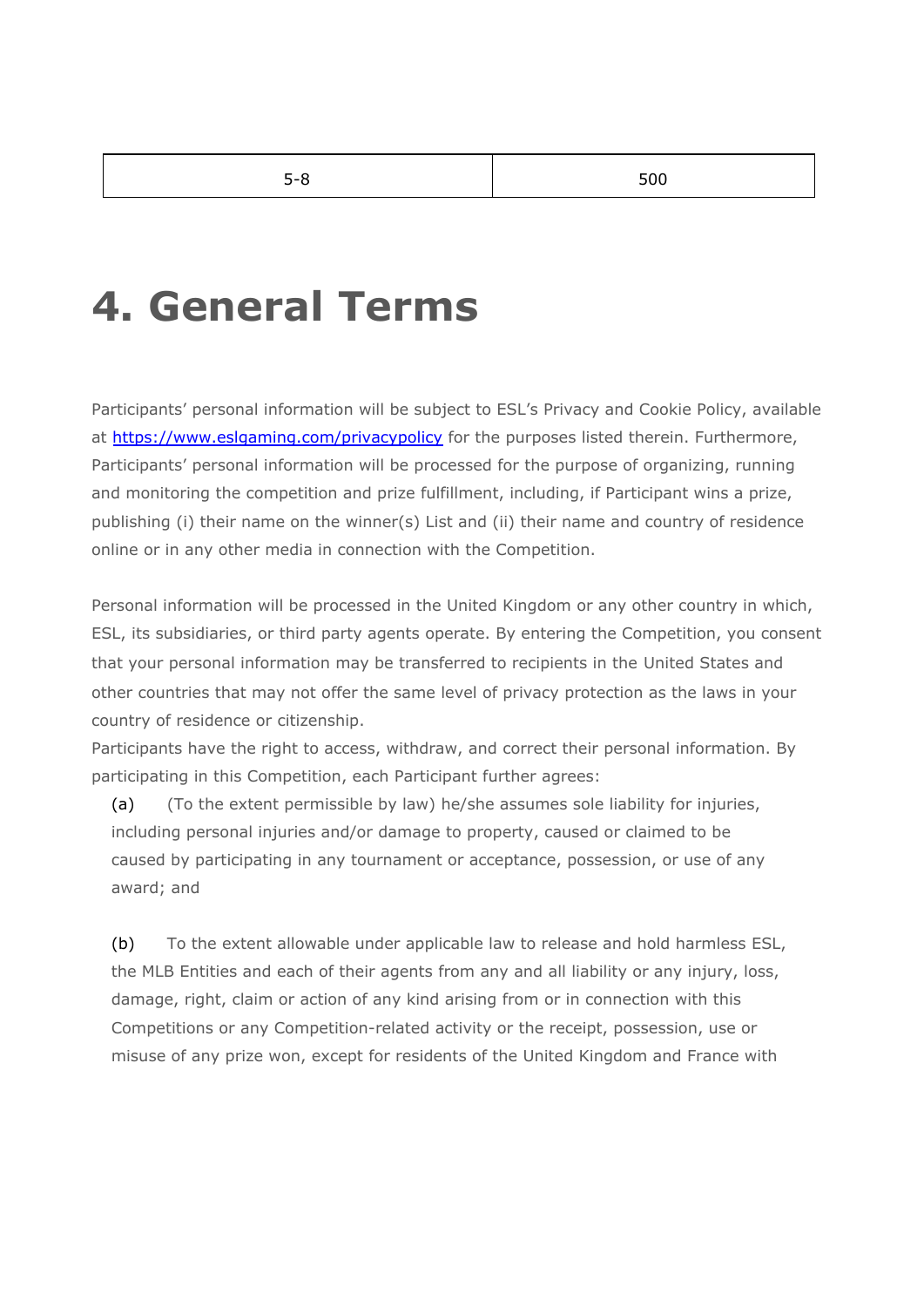respect to claims resulting from death or personal injury arising from the Tournament organizer's negligence and for residents of the United Kingdom with respect to claims resulting from the tort of deceit or any other liabilities that may not be excluded by law.

By participating in this Competition, each Participant acknowledges:

(1) In regard to the Prize and any other products or services given by Tournament Organizer and its affiliates free of charge, Tournament Organizer shall only be liable for intent and gross negligence.

(2) In all other cases, the Tournament Organizer shall only be liable to cases of intent and gross negligence. In case of slight negligence, however, Tournament Organizer is only liable for the breach of essential contractual obligations, such as delay or impossibility of performance, which Tournament Organizer can be made responsible for. The liability in the event of breach of such an essential contractual obligation is limited to the typical contractual damage, whose occurrence could be expected by Tournament Organizer upon conclusion of the contract on account of the circumstances known at that time. "Essential contractual obligations" as previously stated are those obligations whose fulfillment is essential to enable the proper implementation of the contract and the achievement of its purpose and whose observation you as an end consumer may rely upon. The foregoing limitations of liability shall not apply in the case of explicit guarantees by Tournament Organizer, in case of malice and injuries to life, body or health as well as in the case of mandatory statutory regulations.

(c) That the Tournament Organizer's decisions will be final and binding on all matters related to this Competition.

(d) The Competition is governed by the laws of the State of California and all claims must be resolved in the United States.

Nothing in these Official Rules shall have the effect to deprive you of the consumer protection rights granted to you by the laws of your residence that cannot be derogated from by agreement.

(e) The Tournament Organizer reserves the right to cancel, suspend and/or modify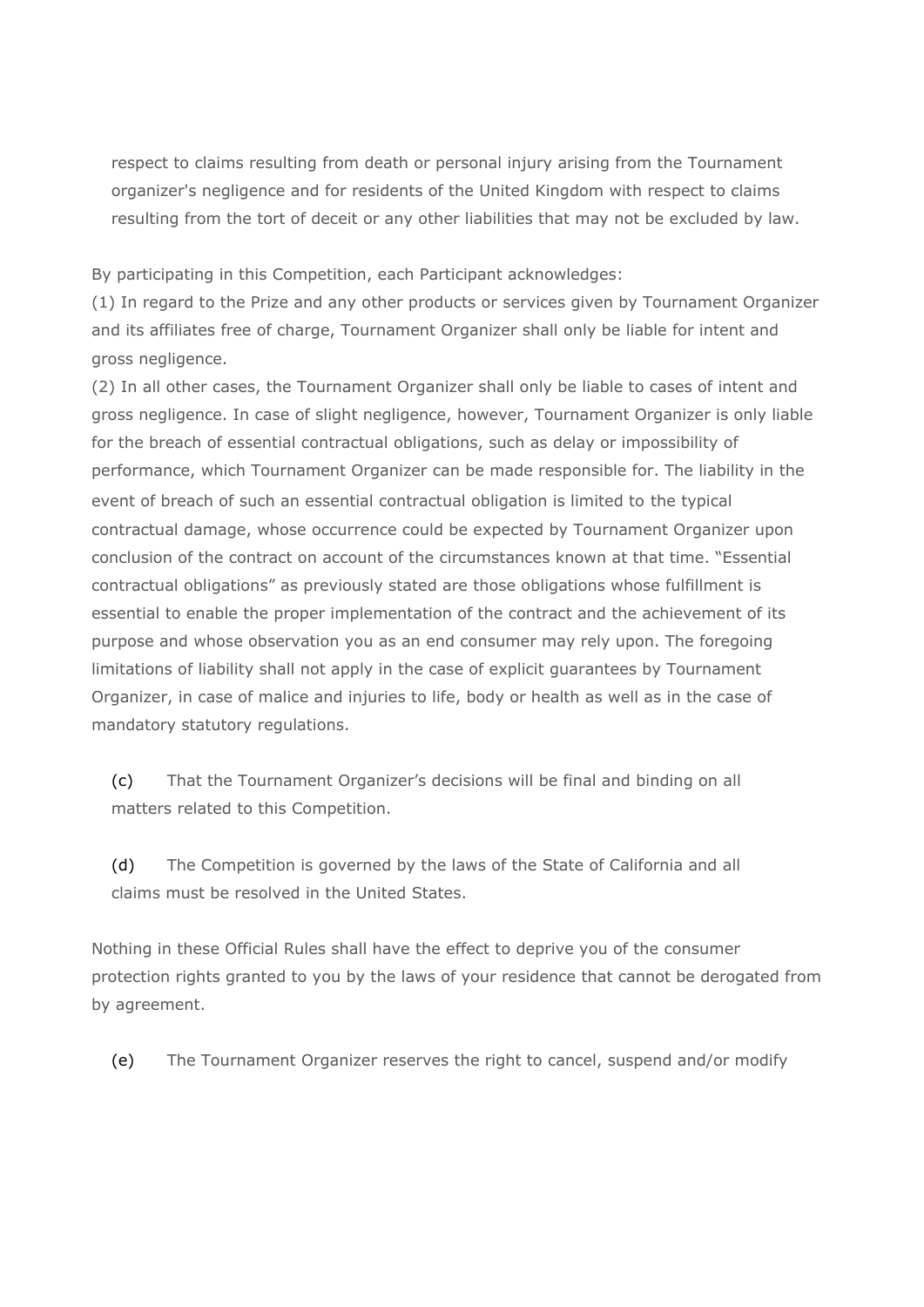the Competition, or any part of it, if any fraud, technical failures or any other factor impairs the integrity or proper functioning of the Competition, as determined by Tournament Organizer in its sole discretion. If terminated, Tournament Organizer may, in its sole discretion, determine the winners from among all non-suspect, eligible entries received up to time of such action using the judging procedure outlined above. Tournament Organizer, in its sole discretion, reserves the right to disqualify any individual it finds to be tampering with the entry process or the operation of the Competition or to be acting in violation of these Official Rules or those of any other Competition or in an unsportsmanlike or disruptive manner and void all associated entries. Any attempt by any person to deliberately undermine the legitimate operation of the Competition may be a violation of criminal and civil law, and, should such an attempt be made, Tournament Organizer reserves the right to seek damages and other remedies (including attorneys' fees) from any such person to the fullest extent permitted by law. Tournament Organizer's failure to enforce any term of these Official Rules shall not constitute a waiver of that provision.

(f) By accepting any of the prizes, you acknowledge and agree that the Tournament Organizer and its designees (including but not limited to the MLB Entities) have the right to use the below information and any other information provided in the Cup in the administration, marketing, and promotion of the Cup, without further consent or compensation to you, unless otherwise noted below:

Background info: Full name, country of residency, age, platform, persona (including PSN ID) Social Media info: Twitter handle and Twitch account (if applicable)

(G) THE PLAYERS ACKNOWLEDGE THAT GIVING AND TAKING BRIBES ARE ILLEGAL. THE TOURNAMENT ORGANIZER RESERVES THE RIGHT TO DISQUALIFY, AT ITS SOLE DISCRETION, ANY PARTICIPANT THAT IS INVOLVED WITH ANY ILLEGAL ACTIONS. Nothing in these Official Rules shall be deemed to exclude or restrict any of the Winner's or the Entrant's statutory rights as a consumer.

Commercial Rights.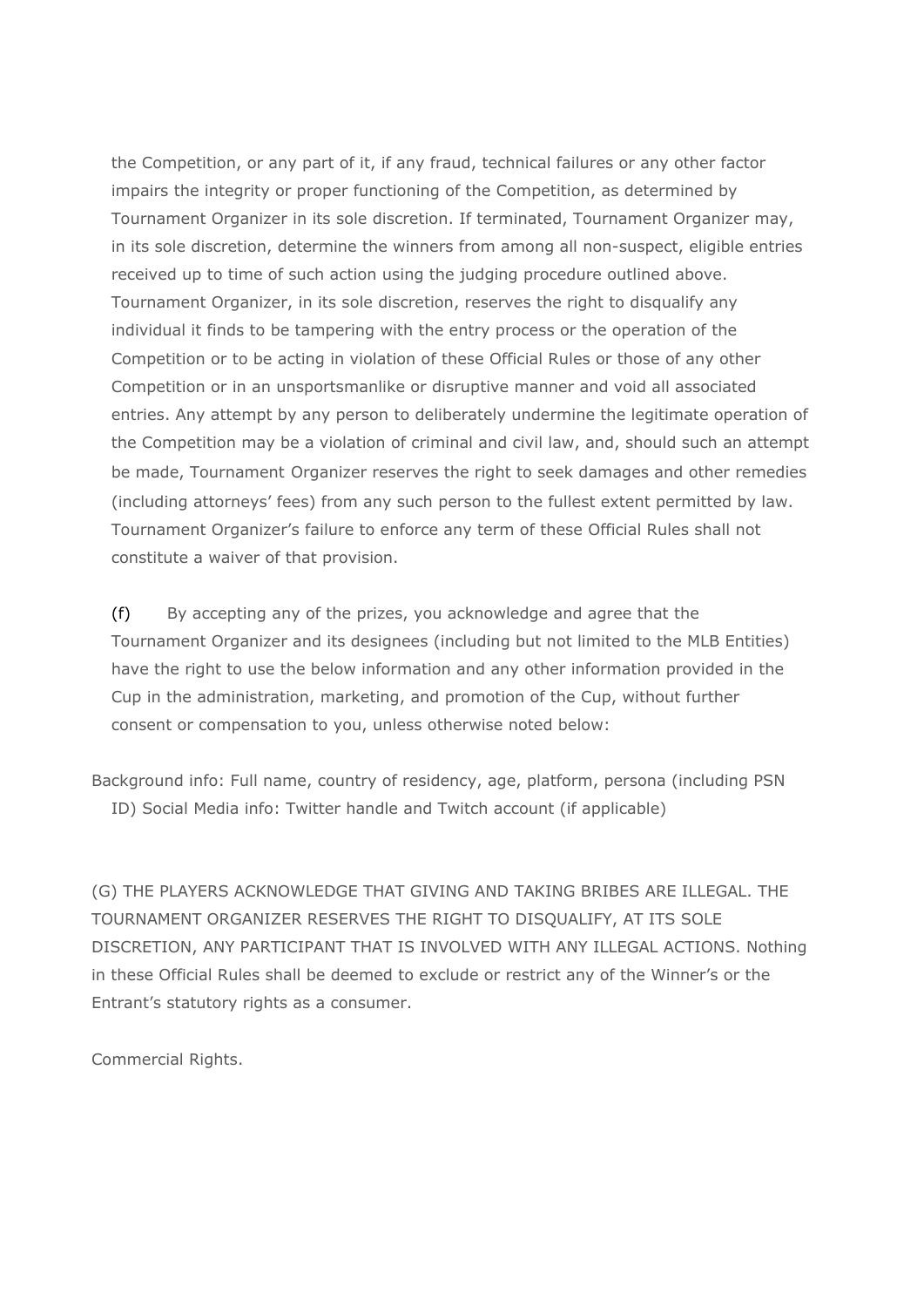As between Player and Tournament Organizer, all commercial rights (including without limitation any and all marketing and media rights) relating to the Cup belong to Tournament Organizer and its licensors.

Participant shall not associate themselves with the Cup, ESL, PlayStation or the MLB Entities in any commercial manner, nor use any intellectual property rights of those parties, nor shall they permit any third parties to do so, without the prior written consent of Tournament Organizer or the applicable rights holders, which consent may be granted or withheld in each of their sole discretion.

Any Participant or Participant ad sponsor wishing to carry out or facilitate any promotional or marketing activities with respect to the Cup, will need prior written consent from Tournament Organizer or from the respective rights holders, which may be granted or withheld in each of their sole discretion.

The recording and dissemination of images or footage of the Cup for commercial purposes by or on behalf of Participant is strictly prohibited.

### APPENDIX A: CODE OF CONDUCT

The below Code of Conduct applies to all Players in the Cup at all levels of the competition unless otherwise specified. The Tournament Organizer reserves the right to levy penalties, sanction or disqualify any player at its discretion.

### **PLAYER BEHAVIOR**

Competitor must conduct themselves in a reasonable manner, maintaining an appropriate demeanor to spectators, members of the press, tournament administrators, and to other Players. These requirements apply to both offline and online, including with respect to social media conduct and activity on live streams. All Players are expected to adhere to these standards of sportsmanship.

### **DURING THE TOURNAMENT:**

Players must conduct themselves in a reasonable manner, maintaining an appropriate demeanor to spectators, members of the press, tournament administrators, and to other Players. These requirements apply to both offline and online, including with respect to social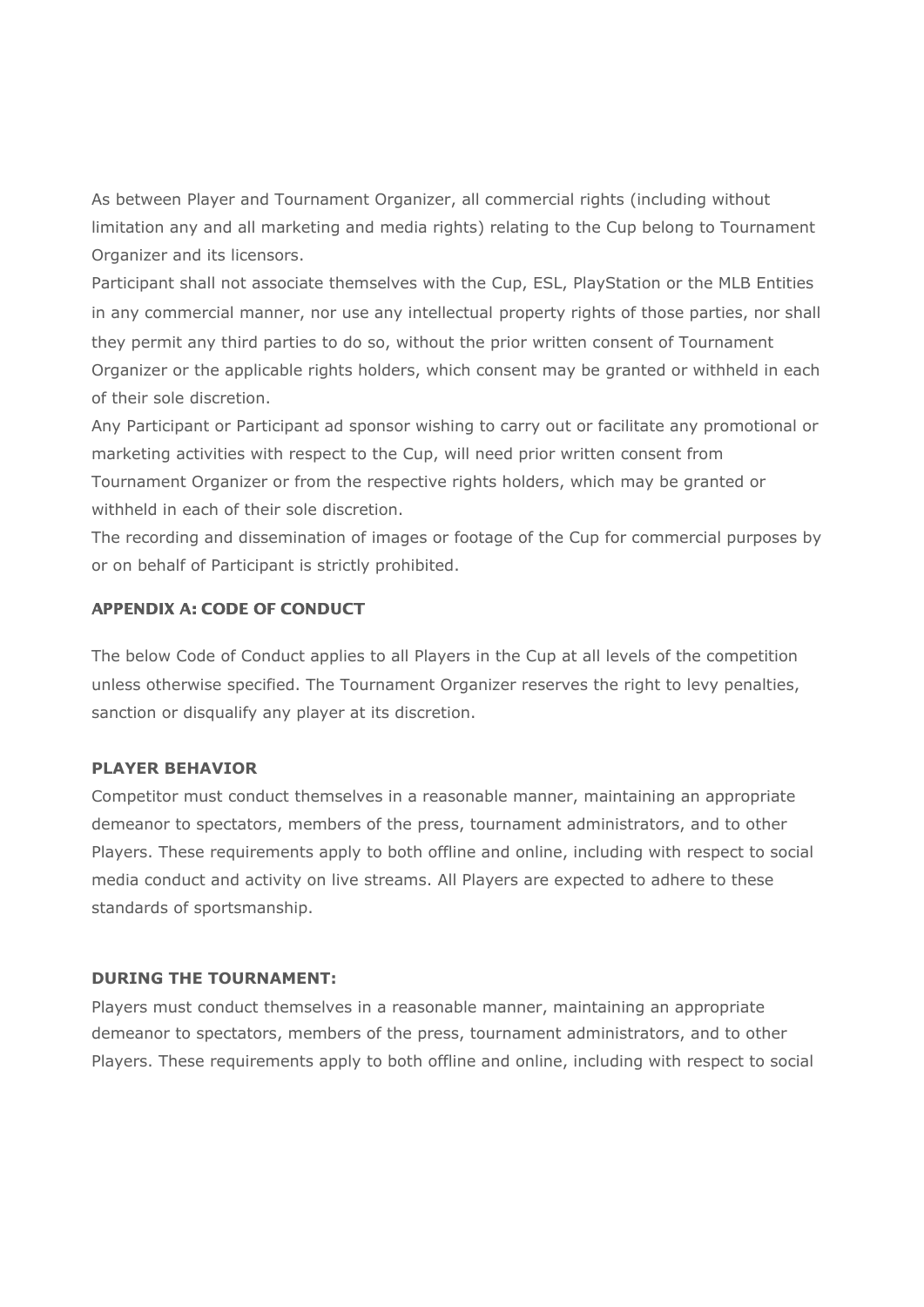media conduct. All players are expected to adhere to the standards of good sportsmanship at all times.

Players will refrain from using vulgar or offensive language.

Abusive behavior, including harassment and threats is prohibited.

Physical abuse, fighting or any threatening action or threatening language, directed at any Player, spectator, official or any other person is prohibited.

Damage and/or abuse to game consoles, controllers, or any tournament equipment is prohibited.

Any action that interferes with play of a game, including but not limited to purposely breaking a game station, interfering with power, and abuse of in-game pausing, is prohibited and can result in match forfeiture and/or disqualification from the competition Gambling, including betting on the outcome of games, is prohibited.

All Players must not disclose any confidential information provided by the Tournament Organizer or any of its affiliates to any other people or groups of people, including via social media.

No Players may accept any gifts, rewards, or compensation for services that are promised to be rendered in connection with competing in the Cup. The only exception to this rule is for players with sponsors who are paying them based on their performance.

### **COLLUSION POLICY**

Collusion is defined as any agreement among two or more Players to disadvantage other Players in the Competition. Collusion between Players is strictly prohibited. Any Players determined by the Tournament Organizer at any phase of the Cup to be engaging in Collusion will be removed from the competition, be forced to return any compensation and prizes they've received.

Examples of collusion include, but are not limited to:

Intentionally losing a match for any reason.

Playing on behalf of another competitor, including using a secondary account, to aid them in the Cup.

Any form of match-fixing.

Soft play, defined as a player not trying their hardest in an attempt to allow an opponent to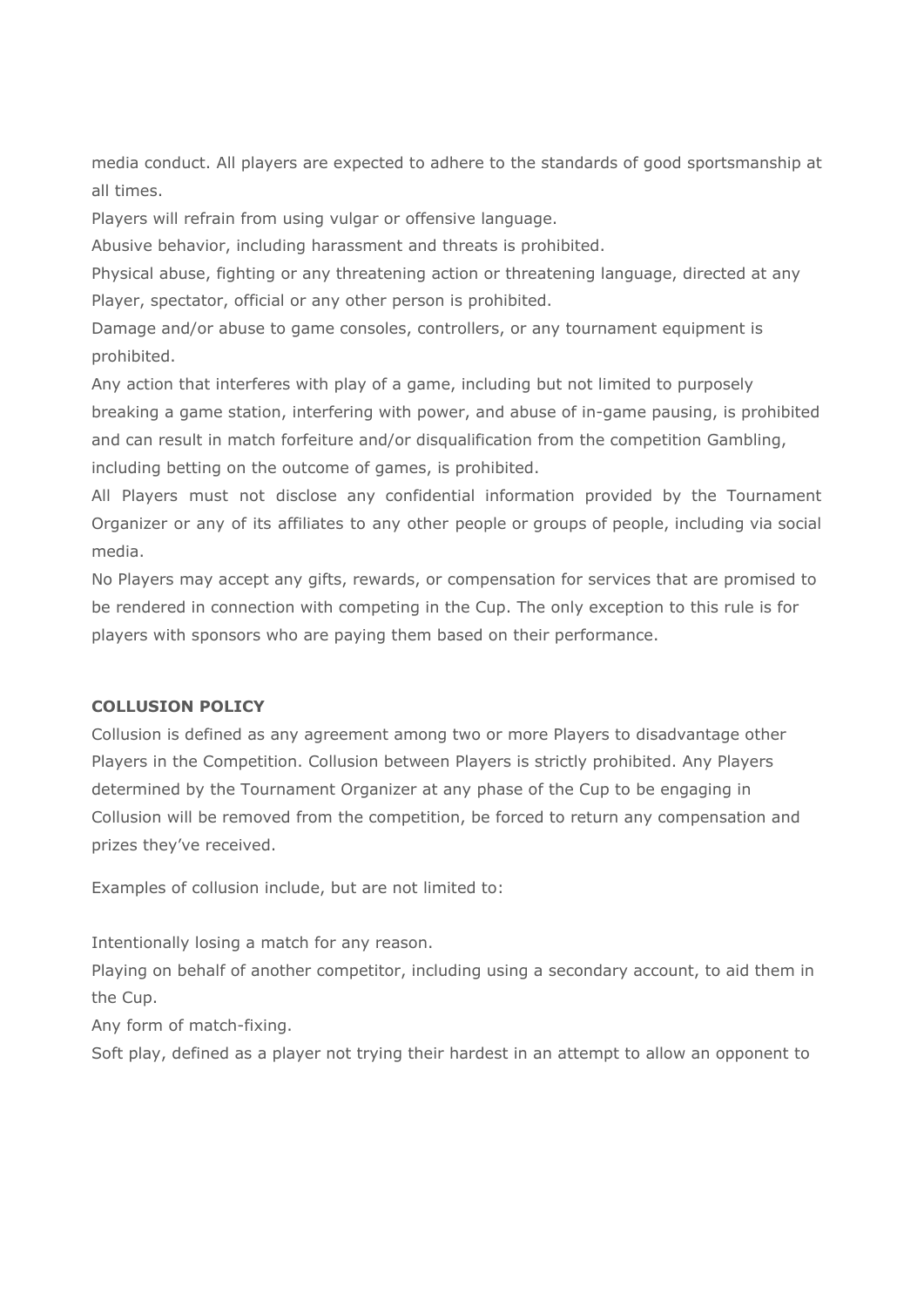run up the score. Agreeing to split prize money.

### **PENALTIES**

Violation of any part of these Official Rules will, at the Tournament Organizer's election, result in (a) sanction(s) and/or (b) loss of winner status. All Players must follow the Tournament Organizer's directions. All decisions and rulings of the Tournament Organizer are final and binding. The Tournament Organizer reserves the right to sanction any Player in competition at any level, at any time for any reason. Sanctions may include, in no particular order, the following:

Warning Reprimand Forfeiture of single match Forfeiture of all matches Loss of awards (including prize money) Disqualification from the Cup

The Tournament Organizer also has the right to publicly announce penalties that have been levied on Players. Players who have been penalized by the tournament organizer hereby waive any right of legal action against the Cup and PlayStation, and/or any of its affiliates.

### **PLAYER SPONSORSHIP**

Players in the Cup have the ability to acquire ad sponsors. Ad sponsorship acquisition is limited, however, to exclude certain categories and industries. If the ad sponsor falls under the below limited categories, then the ad sponsorship may not be displayed by the Player in conjunction with or during the Cup. Tournament Organizer and its designees reserve the right to update the below list at any time. The following is a nonexclusive list of prohibited ad sponsors:

Gambling or gambling websites Alcohol, Tobacco, and/or Non-"over-the-counter" Drugs Firearms or any type of weapons Pornographic or adult material